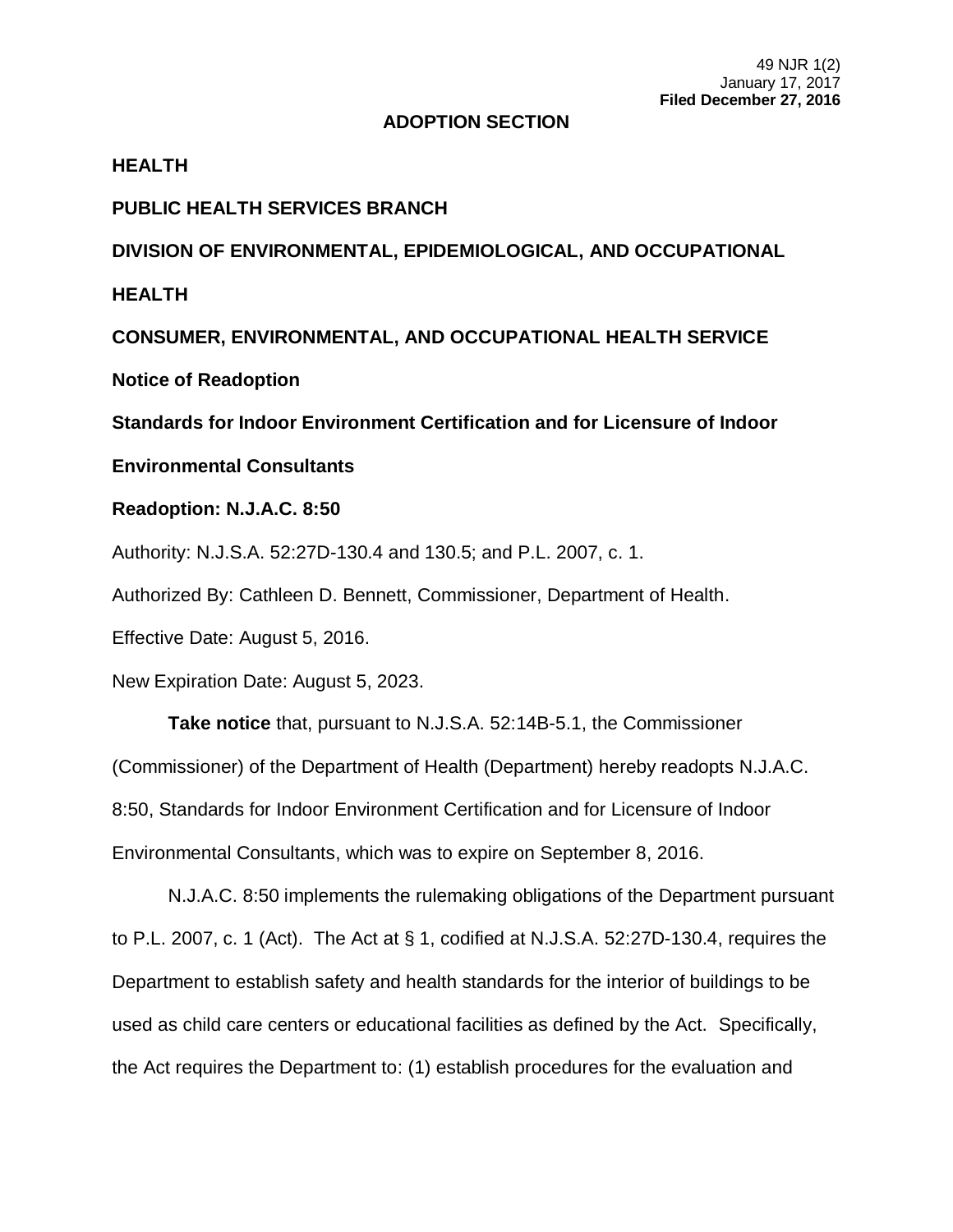assessment of child care centers and schools; (2) establish standards for maximum contaminant levels for the interior of buildings to be used as child care centers and educational facilities; and (3) upon demonstration that these procedures and standards have been met, the issuance of a certification that there are no contaminants present within the building that exceed the established maximum contaminant levels. See N.J.S.A. 52:27D-130.4. In establishing these maximum contaminant levels, the Department must account for the differences in rate of absorption, metabolism, and excretion of compounds between adults, children, and infants. *Id.*

In accordance with the Act, the Department adopted existing N.J.A.C. 8:50 in 2009. Subchapter 1 contains general provisions, which include the purpose and scope of the chapter, establishes definitions of terms used therein, and identifies publications incorporated therein by reference. Subchapter 2 establishes procedures for licensure of indoor environmental consultants. Subchapter 3 establishes procedures and requirements for the conduct of indoor environmental health assessments of buildings and leased spaces to be used as child care centers and/or educational facilities. Subchapter 4 establishes procedures by which the Department establishes maximum contaminant levels and issues certificates of safe building interior. Subchapter 5 establishes enforcement and compliance standards, limited to the specific sections of the Act that confer jurisdictional authority upon the Department, inasmuch as the Act confers authority on several other agencies, in addition to the Department, to enforce different parts of the Act.

The Department is developing rulemaking to revise, update, and reorganize existing N.J.A.C. 8:50, and anticipates filing this rulemaking with the Office of

2